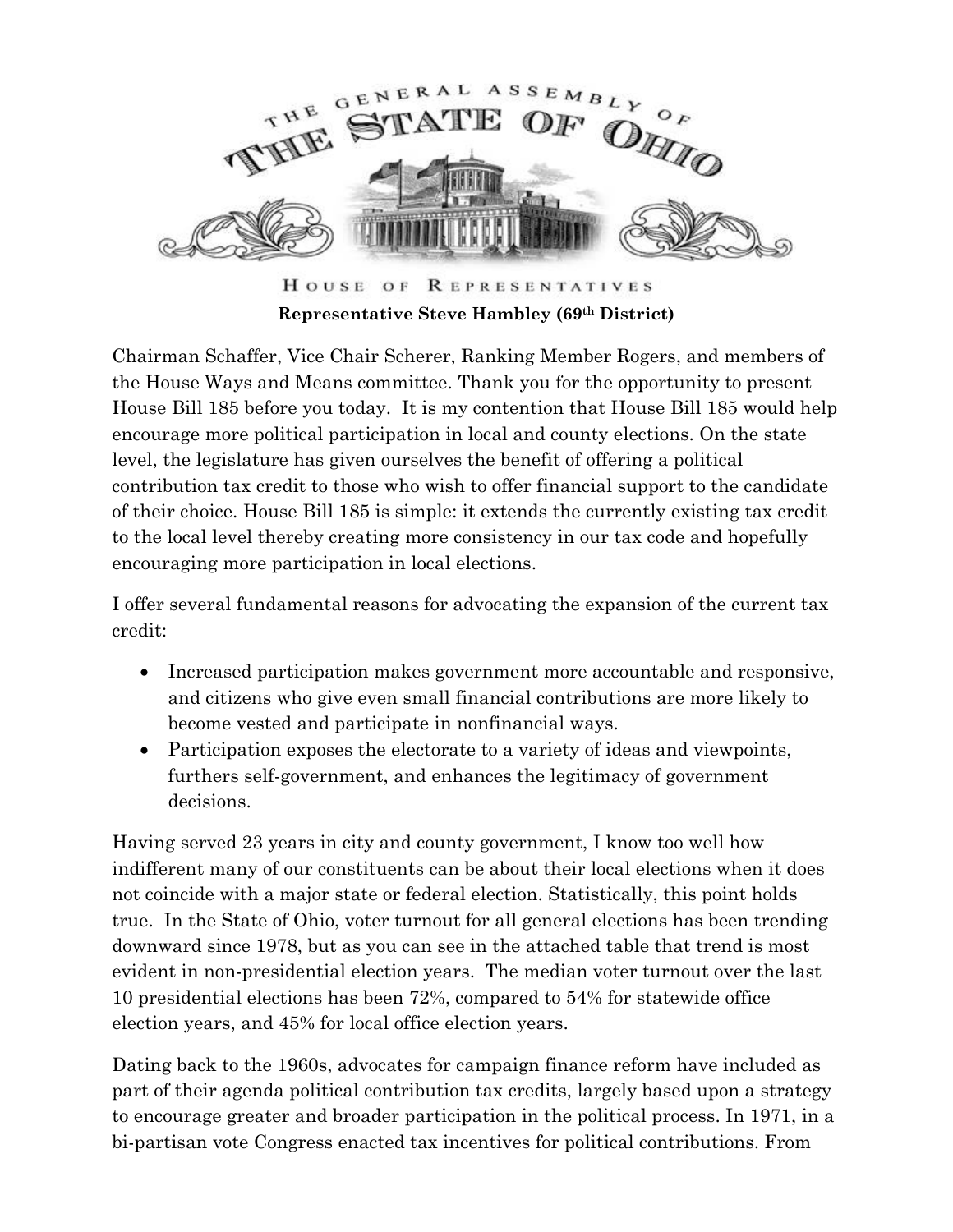#### Page **2** of **3**

## **Representative Steve Hambley (69th District)**

1972 to 1986, federal taxpayers could claim a 50% non-refundable tax credit for contributions to federal, state and local candidates. While the maximum credit was increased in later years, it was repealed in 1985 by the US Congress and President Reagan seeking to simplify the federal tax code. An estimated 5 million Americans or approximately 5% to 6% of all tax filers were claiming the credit at the time.<sup>1</sup>

Ever since the demise of the credit nationally, there have been advocates on both the politically ideological right and left that advocate for restoring the federal tax credit. That appeal has become even more vocal in response to the decisions of the Roberts Court (*Citizens United v. FEC* and *McCutcheon v. FEC*) on campaign finance. As one left-leaning think tank analyst stated, "A tax credit for political contributions may be one of the only reforms that could help bridge the ideological divide over money in politics."2

In 1995, the state of Ohio enacted a comprehensive campaign finance reform law that included the current tax credit. It allows a credit for a taxable year equal to the combined total contributions made by each taxpayer filing up to \$50 for an individual return and up to \$100 in the case of a joint return. The caveat is that these credits are only applicable for contributions made to a defined list of state government offices (governor, lieutenant governor, secretary of state, auditor of state, treasurer of state, attorney general, member of the state board of education, chief justice of the supreme court, justice of the supreme court, or member of the general assembly) and not county, local or district offices.

In my brief research and questioning of some legislators that were around back then, several advocates for the credit ostensibly saw it as one small way to dilute the deleterious effects and influence of special interest money in state politics. But we were not the only state at the time looking seriously at this strategy for implementing campaign finance reform. Of the four states (Arkansas, Ohio, Oregon, and Virginia) who grant non-refundable tax credits for political contributions, only Ohio and Arkansas do not allow these credits to apply for local elections. Minnesota offers a refundable tax credit for political contributions to all candidates and parties, while Arizona offers a tax credit for contributions to a Clean Election Fund. Regardless, all of these programs excluding Oregon's were passed in the 1990s.

<sup>&</sup>lt;sup>1</sup> Cantor, J. E. (1995). *Campaign financing in federal elections: A guide to the law and its operation. Washington,* DC: Congressional Research Service.

<sup>&</sup>lt;sup>2</sup> "Participation and Campaign Finance: The Case for a Federal Tax Credit." David H. Gans, Constitutional Accountability Center (January 13, 2015). See also "The Participation Interest," Spencer A. Overton, *The Georgetown Law Journal*, 1259‐1310 (2012).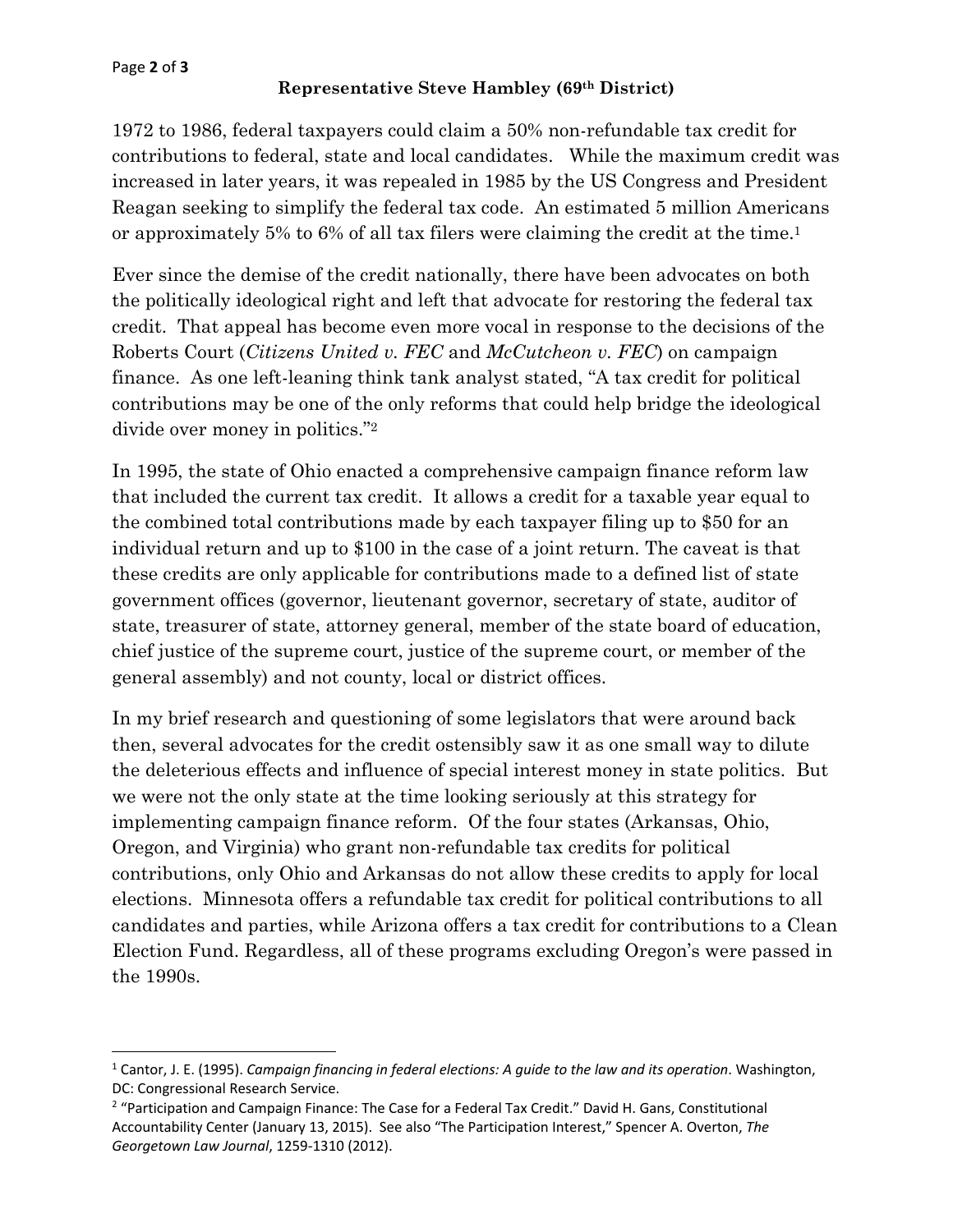#### Page **3** of **3**

### **Representative Steve Hambley (69th District)**

There is significant evidence that the political contribution tax credit approach does increase the propensity of citizens to contribute and thereby, by definition, increase the participation of voters in the system. As Chief Justice Roberts's opinion in *McCutcheon* v. *FEC* explained, "There is no right more basic in our democracy than the right to participate in electing our political leaders. Citizens can exercise that right in a variety of ways: They can run for office themselves, vote, urge others to vote for a particular candidate, volunteer to work on a campaign, and contribute to a candidate's campaign."

Fortunately for our case, there was a significant study conducted on Ohio's tax credit program and published in 2005 which analyzed its' effects.3 The major research questions of the study were: First, can tax credits increase the number of citizens making political contributions? And second, can tax credits change important characteristics of the overall donor pool? Drawing upon scientifically based survey research methodology the authors concluded "yes" for both basic questions. The authors further concluded: "Our results indicate that if citizens are made aware of the tax credits, they have the potential to attract donors who are more similar to the general public than the current pool of campaign contributors. Tax credits have the greatest effect on small contributors, on younger adults, and on less partisan individuals." In summary, they concluded that tax credits can matter.4

I am not naïve enough to contend that this tax credit alone will lead to greater political participation at the local government level, but I do believe that every step toward that civic ideal is worthwhile. While giving nominal donations does not bind that person to vote, I do believe that it increases the likelihood of that individual voting, being engaged in the local political system and thereby furthering selfgovernment and enhancing the legitimacy of government decisions.

House Bill 185 encourages more participation, public accountability, and political efficacy in local elections. I am happy to answer any questions you may have. Thank you.

<sup>3</sup> "Political Contribution Tax Credits and Citizen Participation," Robert G. Boatright and Michael Malbin, *American Politics Research*, Vol. 33, No. 6. November 2005.

<sup>4</sup> Boatright and Malbin, p. 787 and 813.